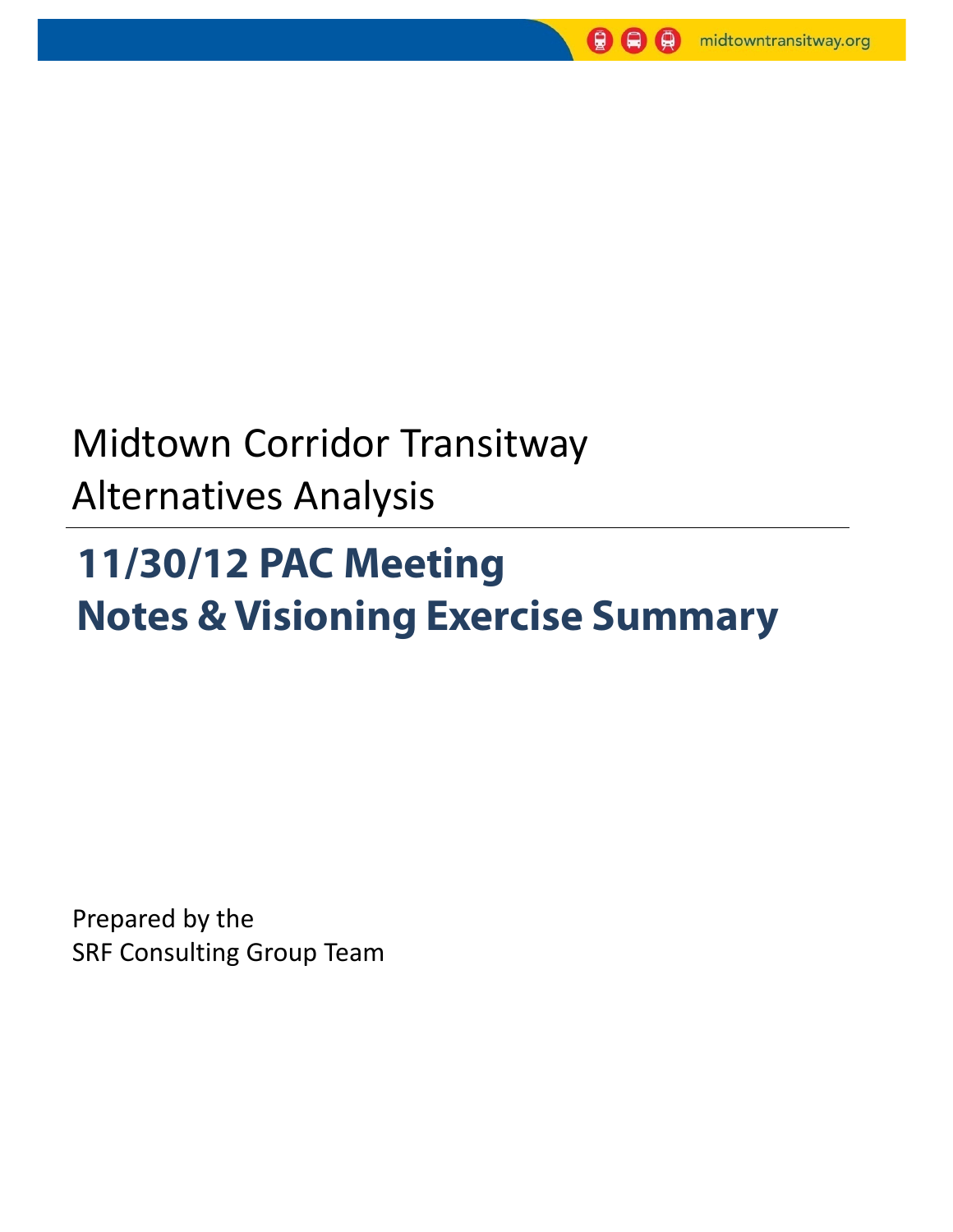### **Midtown Corridor AA**

### **PAC Meeting**

### November 30, 2012, 2:30 PM – 4:30 PM

### 5<sup>th</sup> Precinct Community Room

#### **PAC Members in Attendance**

| <b>Name</b>                                | Organization                         | Present | <b>Alternate</b> | Absent |
|--------------------------------------------|--------------------------------------|---------|------------------|--------|
| Peter Wagenius                             | City of Minneapolis - Mayor's Office |         |                  |        |
| Gary Schiff                                | City of Minneapolis - City Council   |         | X                |        |
| Robert Lilligren                           | City of Minneapolis - City Council   | X       |                  |        |
| Peter McLaughlin<br><b>Hennepin County</b> |                                      |         |                  | X      |
| Gail Dorfman                               | <b>Hennepin County</b>               |         | X                |        |
| Dave Burrill                               | Lake Street Council                  |         | X                |        |
| Ronald Lezama                              | Latino Economic Development Center   | X       |                  |        |
| Gary Cunningham                            | Metropolitan Council - PAC Chair     | X       |                  |        |
| <b>Adam Duininck</b>                       | Metropolitan Council                 |         |                  | X      |
| Janet Olson                                | <b>MCWP</b>                          | X       |                  |        |
| Adam Juul                                  | <b>MCWP</b>                          |         | X                |        |
| John DeWitt                                | <b>Midtown Greenway Coalition</b>    | X       |                  |        |
| Andrew Rankin                              | Mpls Bicycle Advisory Committee      | X       |                  |        |

#### **PAC Alternates in Attendance**

| <b>Name</b>        | <b>Substituting for:</b>               |
|--------------------|----------------------------------------|
| Heidi Ritchie      | Gary Schiff - Minneapolis City Council |
| Faith Cable Kumon  | Adam Juul - MCWP                       |
| <b>Anne Mavity</b> | Gail Dorfman - Hennepin County         |
| Joyce Wisdom       | Dave Burrill - Lake St. Council        |

#### **PMT Members in Attendance Present Absent**

|                        |                            | . | <b>AMJULIIL</b> |
|------------------------|----------------------------|---|-----------------|
| Dean Michalko          | Hennepin County - HCWT     |   |                 |
| Michael                |                            |   |                 |
| Mechtenberg            | Metro Transit - Serv Dev   |   |                 |
| Jonathan Ehrlich       | Metropolitan Council       |   | x               |
| Anna Flintoft          | Minneapolis Public Works   |   |                 |
| <b>Charles Carlson</b> | <b>Metro Transit - BRT</b> |   |                 |
| Katie Walker           | Met Council                |   |                 |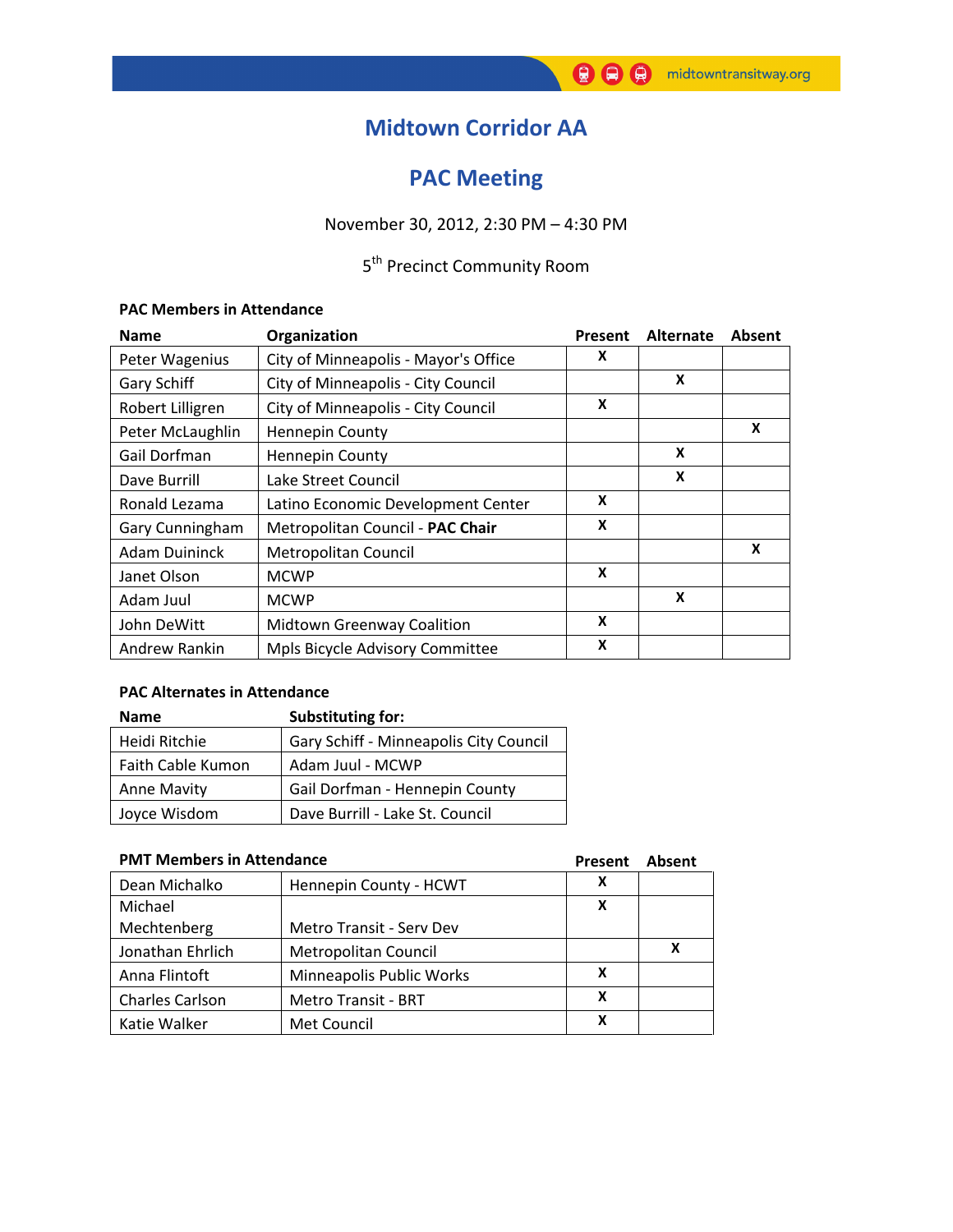#### **OTHER ATTENDEES**

| <b>Name</b>   | Organization |
|---------------|--------------|
| Connie Kozlak | Met Council  |
|               |              |

#### **CONSULTANTS**

| <b>Name</b>   | Organization |
|---------------|--------------|
| Joe Kern      | <b>SRF</b>   |
| Liz Heyman    | <b>SRF</b>   |
| Joy Miciano   | ZAN          |
| Mona Elabbady | <b>SRF</b>   |

#### Meeting Notes

#### 1. Introduction

- Councilmember Gary Cunningham, PAC chair, introduced the project.
	- i. He asked the group to agree to attend all meetings (or send an alternate) and to treat all PAC members civilly. He also asked that PAC members recognize the chair before addressing the group in order to maintain the flow of the meeting. Meeting attendees introduced themselves and described their connection the project or corridor.

#### 2. PAC Roles and Responsibilities

- Mike Mechtenberg reviewed the roles and responsibilities of the PAC members
	- i. It was clarified that the project team will provide PAC members with project summaries and other information to facilitate information sharing between PAC members and their constituencies.

#### 3. AA Process Overview

- Joe Kern gave an overview of the Alternatives Analysis (AA) process.
	- i. It was clarified that the Southwest LRT and the 35W BRT transitways can be used to project ridership numbers for the project. Connie Kozlak informed the PAC that any transitways shown in the most recent Transportation Policy Plan with an identified locally preferred alternative (LPA) can be used in the Midtown Corridor analysis.
	- ii. Joe clarified that although MAP-21 no longer requires an official AA process, the Midtown Corridor AA project will still follow the traditional AA steps. A question was asked about how the project team was taking advantage of the new federal procedures to help streamline the process and expedite project schedules. Joe clarified that although steps have been made by the feds to help expedite project schedules, the AA process still involves a lot of work and an essential part of the process involves an involved stakeholder engagement process. It was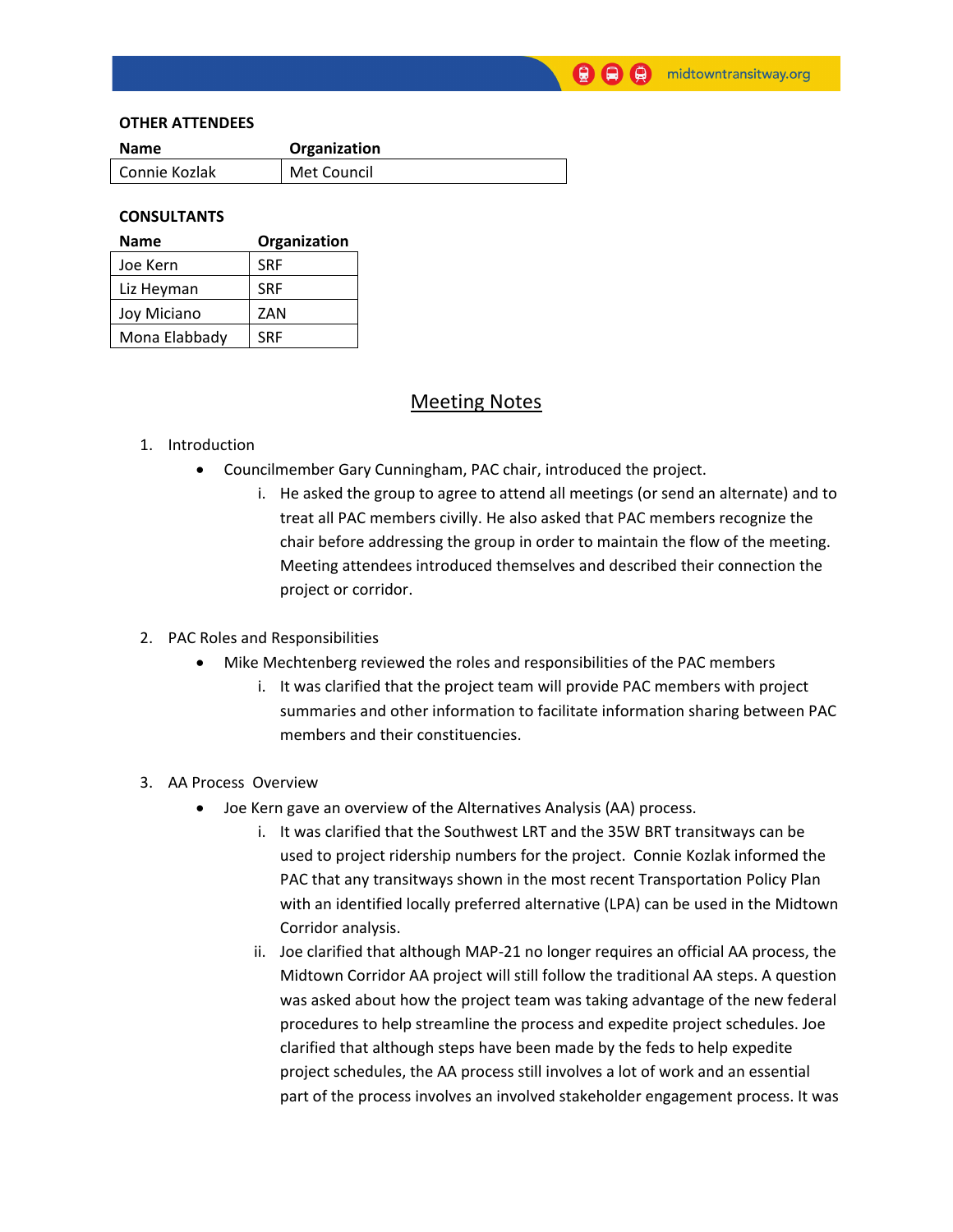recommended that the schedule not be compressed in order to not affect the integrity of the process.

- 4. Midtown Corridor Overview
	- Mike Mechtenberg gave an overview of the Midtown Corridor.
		- i. A committee member asked why location of low-income and minority populations are important to the study. The project team gave the following reasons:
			- o FTA takes note of whether new transit projects serve these populations.
			- o When the project advances to further stages, a Title VI analysis will be required. This analysis determines if there will be adverse effects to lowincome and minority populations based on proposed transit service changes.
			- o Knowing the diversity of the study area also helps the project team tailor public outreach materials to best fit the needs of the community. It was suggested that materials should be translated into Spanish and Somali at a minimum.
		- ii. Councilmember Rob Lilligren suggested using the term "car free" instead of "transit dependent populations.
- 5. Outreach Overview
	- Joy Miciano gave an overview of the project's outreach strategies.
		- i. Joyce Wisdom said the Lake Street Council would be happy to help with any flyering or other face-to-face interactions that could help spread information about the project along Lake Street.
		- ii. Ronald Lezama also volunteered to help get the news out to the Latino news outlets.
		- iii. Ronald Lezama asked if the Greenway was already identified as the preferred alignment. The PMT clarified that the project is just beginning, and that both alignments are being studied. Peter Wagenius stated that while he respected the study process his preference will be streetcar on the Greenway. A short discussion ensued.
		- iv. A PAC member pointed out that there is a significant Native American population along Lake Street and efforts should be made to reach out to this group.
		- v. Joy discussed the potential makeup of the CAC. Councilmember Cunningham stated that he would like to attend the first meeting of the CAC.
		- vi. Ronald Lezama mentioned that the LEDC can help with introductions to potential CAC members, particularly in the Latino and Somali communities.
		- vii. It was mentioned that Corcoran has translation services that could be used for this project.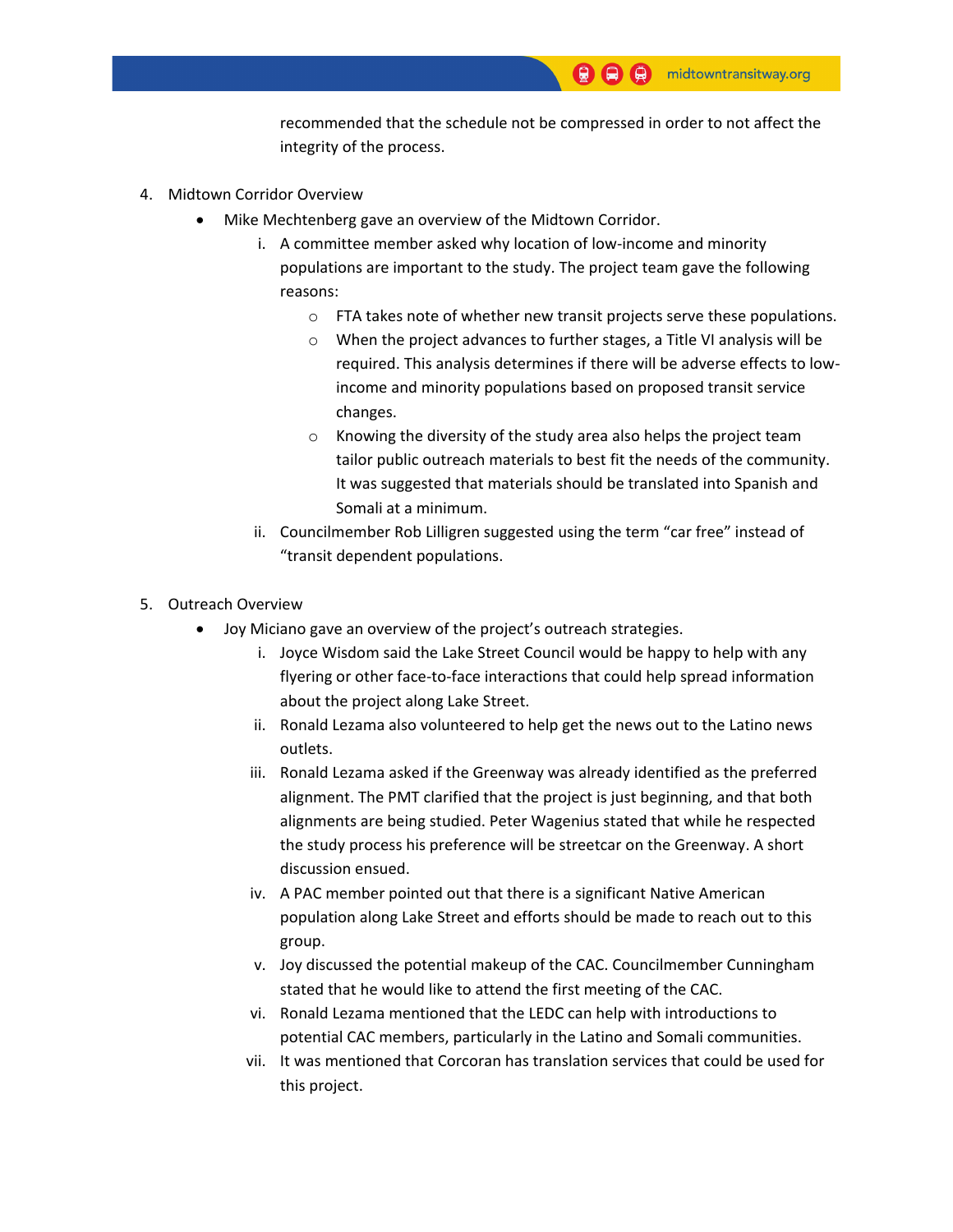- 6. Visioning Exercise
	- Joy Miciano led a facilitated visioning exercise. Please see the PAC visioning summary for more detail.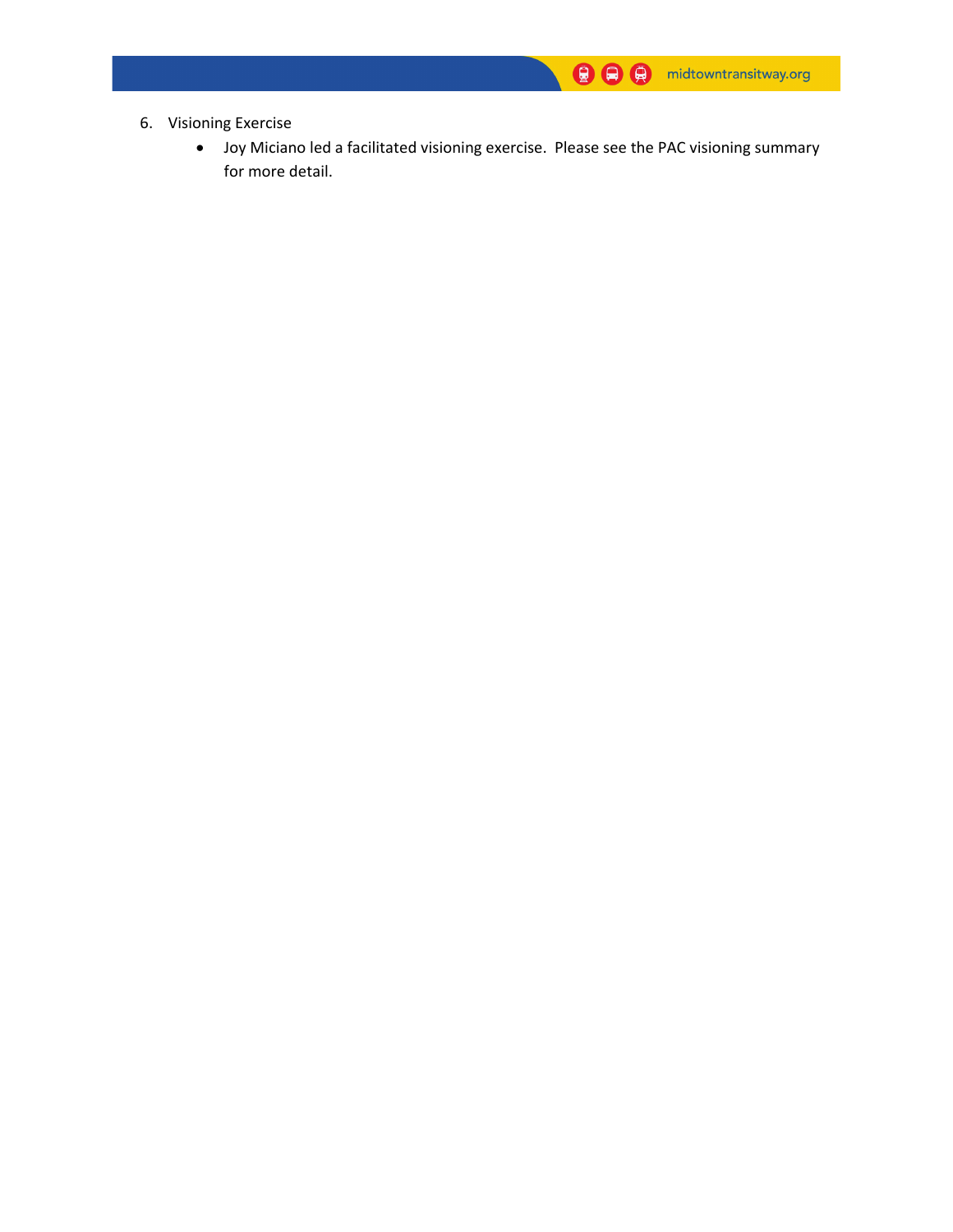# **11/30/12 PAC Visioning Exercise Summary**

The goal of the Visioning Exercise was to introduce participants to factors that influence policy choices within the Midtown Corridor as well as the tradeoffs between potential policy choices.

The exercise gathered participants' thoughts and opinions on how tradeoffs should be balanced. Participants answered a series of questions addressing tradeoffs in the five subject areas shown on the graphic below. Participants recorded their answers on sticky notes and facilitators sorted their answers to reveal areas of consensus, disagreement and overall themes.



**Influencing Factors and Potential Tradeoffs**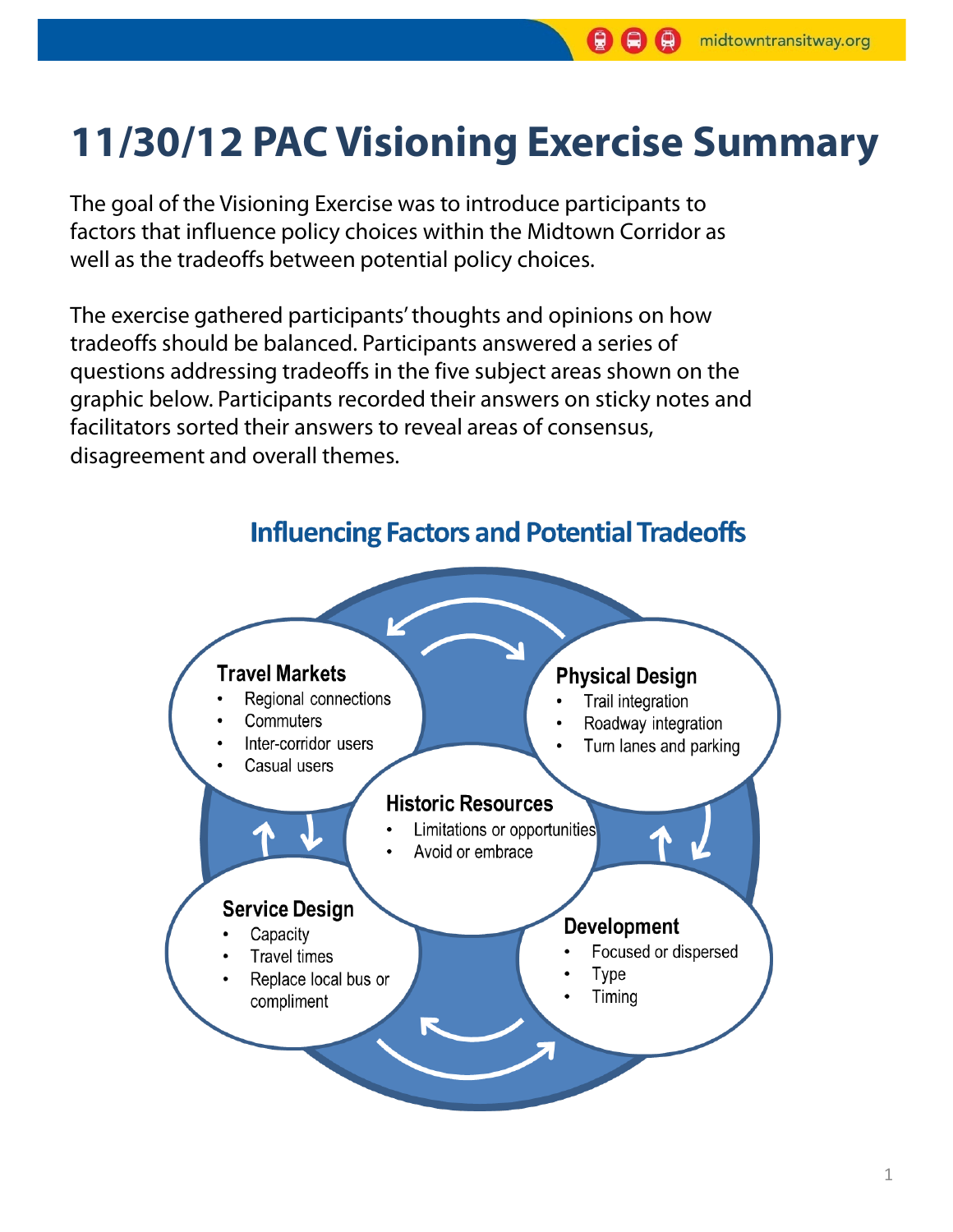# **HISTORIC RESOURCES**

**Darker color = more mentions from participants**

midtowntransitway.org

## **How should the project deal with historic resources?**

Preserve Celebrate

Preserve where practical

Embrace

Replace Greenway bridges

## **Specific strategies for dealing with historic resources**

- Expand Museums in the Streets
- Develop a history and architecture tour
- Do not create large areas of historic designation

## **What are the important historic resources in the corridor?**

| <b>Rail corridor "feel"</b> | Lake Street storefronts |
|-----------------------------|-------------------------|
| Bridge arches               | <b>Pioneer Cemetery</b> |
| <b>Small businesses</b>     |                         |

### **Take away thoughts**

- The group generally wanted to preserve historic resources, however there was a call for preservation to be balanced with the needs of a sustainable future.
- The greatest number of respondents called out the rail corridor and industrial "feel" of the Midtown Greenway as a important historic resource.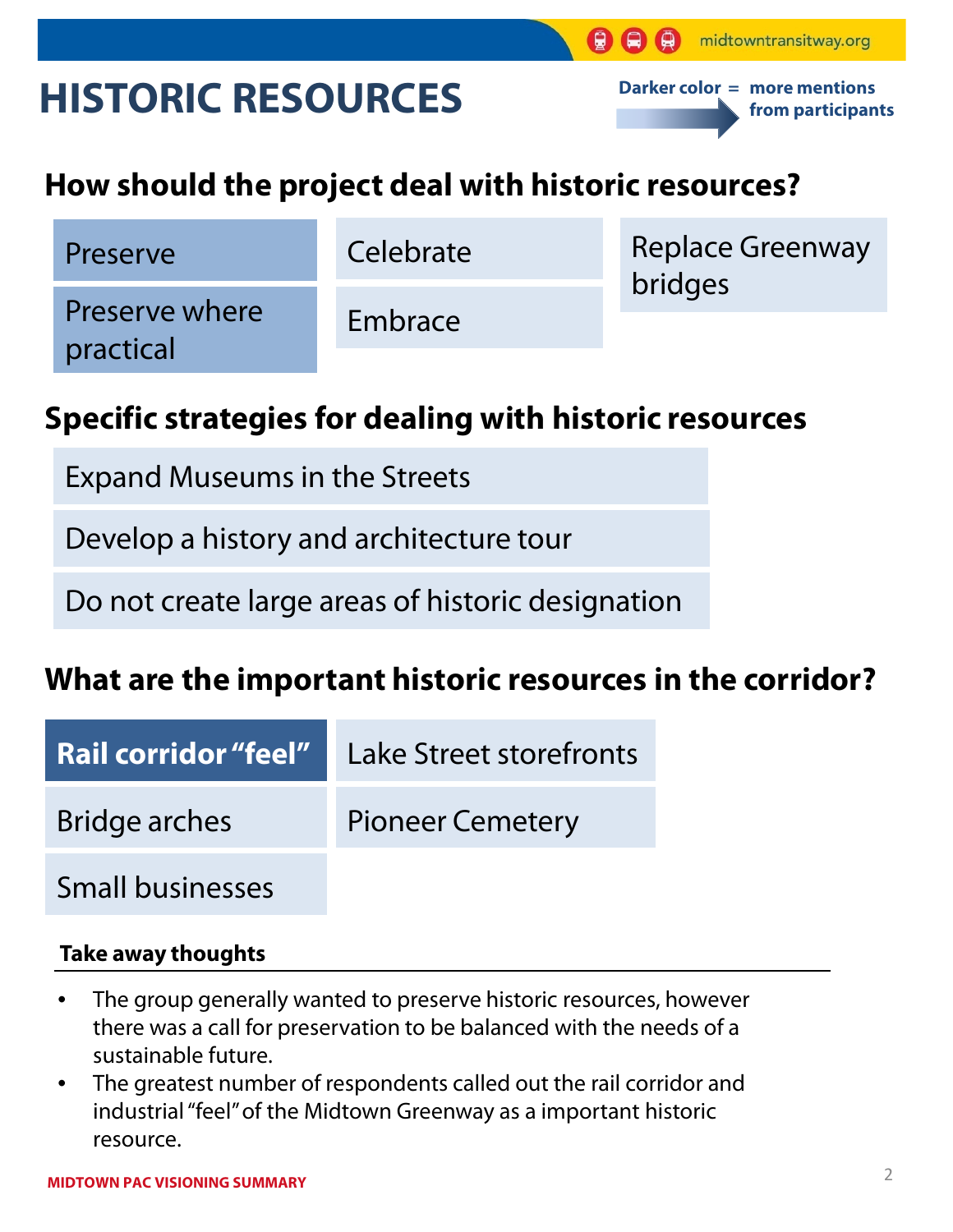# **PHYSICAL DESIGN**



## **How do we utilize the corridor space?**

### **IN THE MIDTOWN GREENWAY**

| Encroach on                          | Preserve                                  |  |
|--------------------------------------|-------------------------------------------|--|
| Side slopes                          | <b>Bikeway</b>                            |  |
|                                      | OK to move, but still<br>preserve bikeway |  |
| <b>ON LAKE STREET</b><br>Encroach on | Preserve                                  |  |
| Parking                              | <b>Existing space allocation</b>          |  |
| <b>Travel lanes</b>                  |                                           |  |

### **Take away thoughts**

- There was no dominant space that participants felt comfortable encroaching on.
- Three participants wrote they wanted to encroach on the Greenway, but did not specifically state how to allocate the space.
- Preserve parking over travel lanes, because it buffers pedestrians from traffic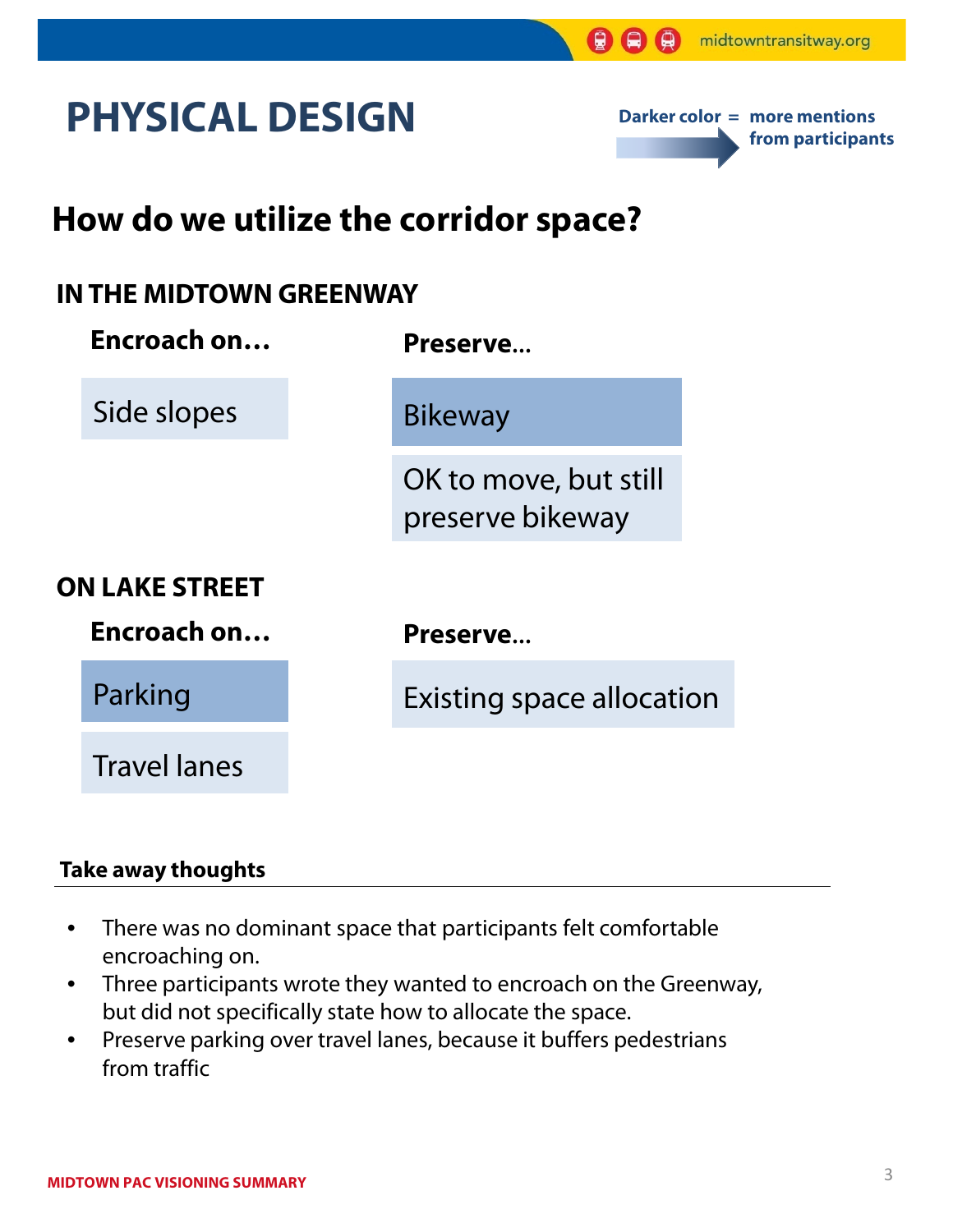# **TRAVEL MARKETS**



## **What travel markets should the Midtown Corridor serve?**

| Intra-corridor users       |  |  |
|----------------------------|--|--|
| <b>Visitors</b>            |  |  |
| People who rely on transit |  |  |
| Commuters                  |  |  |
| <b>Regional users</b>      |  |  |
| <b>Shoppers</b>            |  |  |
| Choice riders              |  |  |

People with disabilities

### **Take away thoughts**

• Intra-corridor users was the dominant choice for targeted travel markets.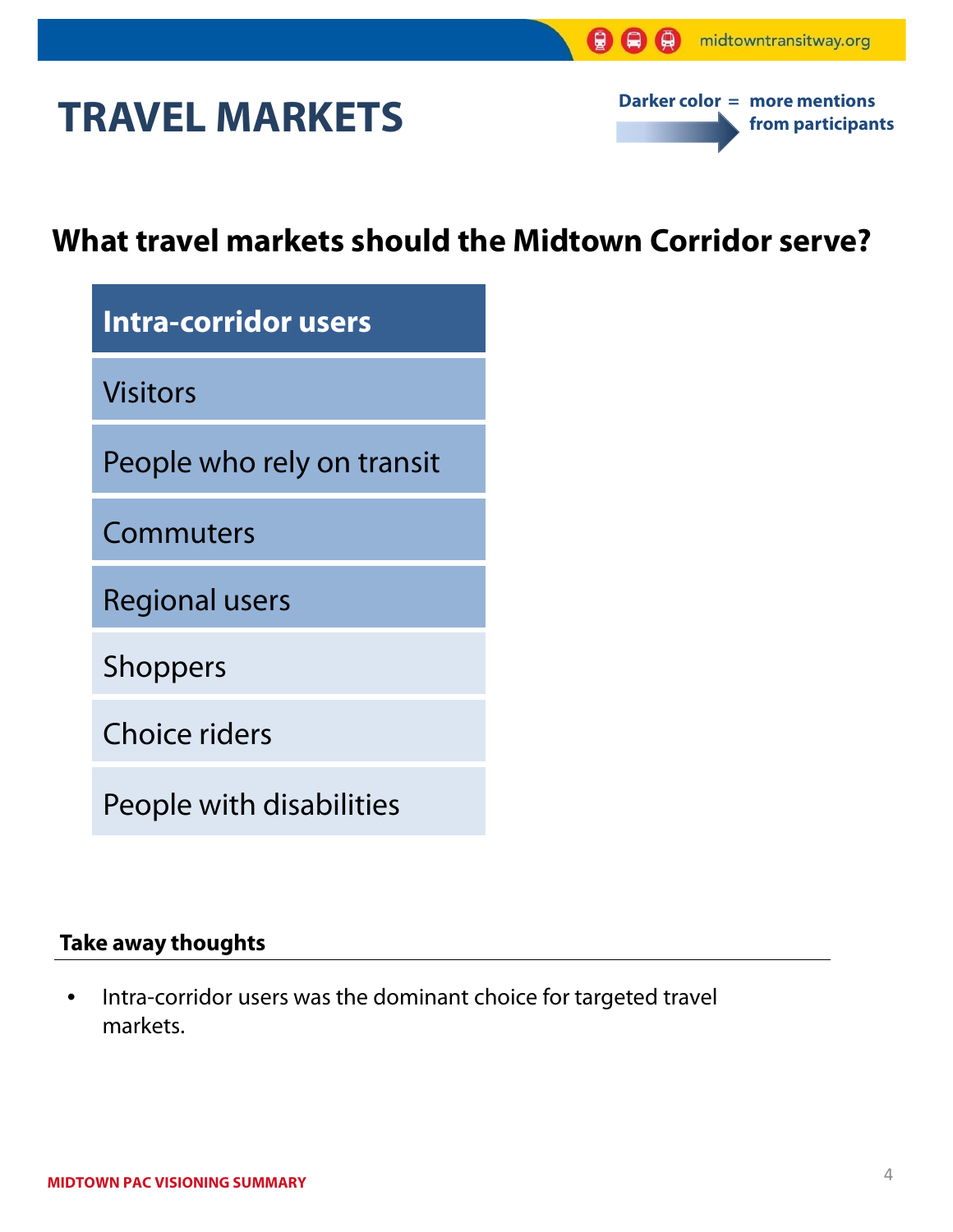# **SERVICE DESIGN**

**Darker color = more mentions from participants**

## **What should Midtown Corridor transit improvements aim to accomplish?**

| <b>Improve Speed</b>                       | Increase community health                                         |  |
|--------------------------------------------|-------------------------------------------------------------------|--|
| <b>Spur Economic</b><br><b>Development</b> | Provide better accessibility to<br>people with disabilities       |  |
| Increase transit use                       | Provide better accessibility to low<br>income populations         |  |
| Increase frequency                         | Strengthen the connection between<br>Lake Street and the Greenway |  |
| <b>Attract customers</b>                   |                                                                   |  |
|                                            | Decrease vehicle miles traveled                                   |  |
| Increase density                           | Make regional connections                                         |  |

### **Take away thoughts**

• The dominant themes were to improve the speed of service and spur economic development, but there were also a long list of other desired goals mentioned.